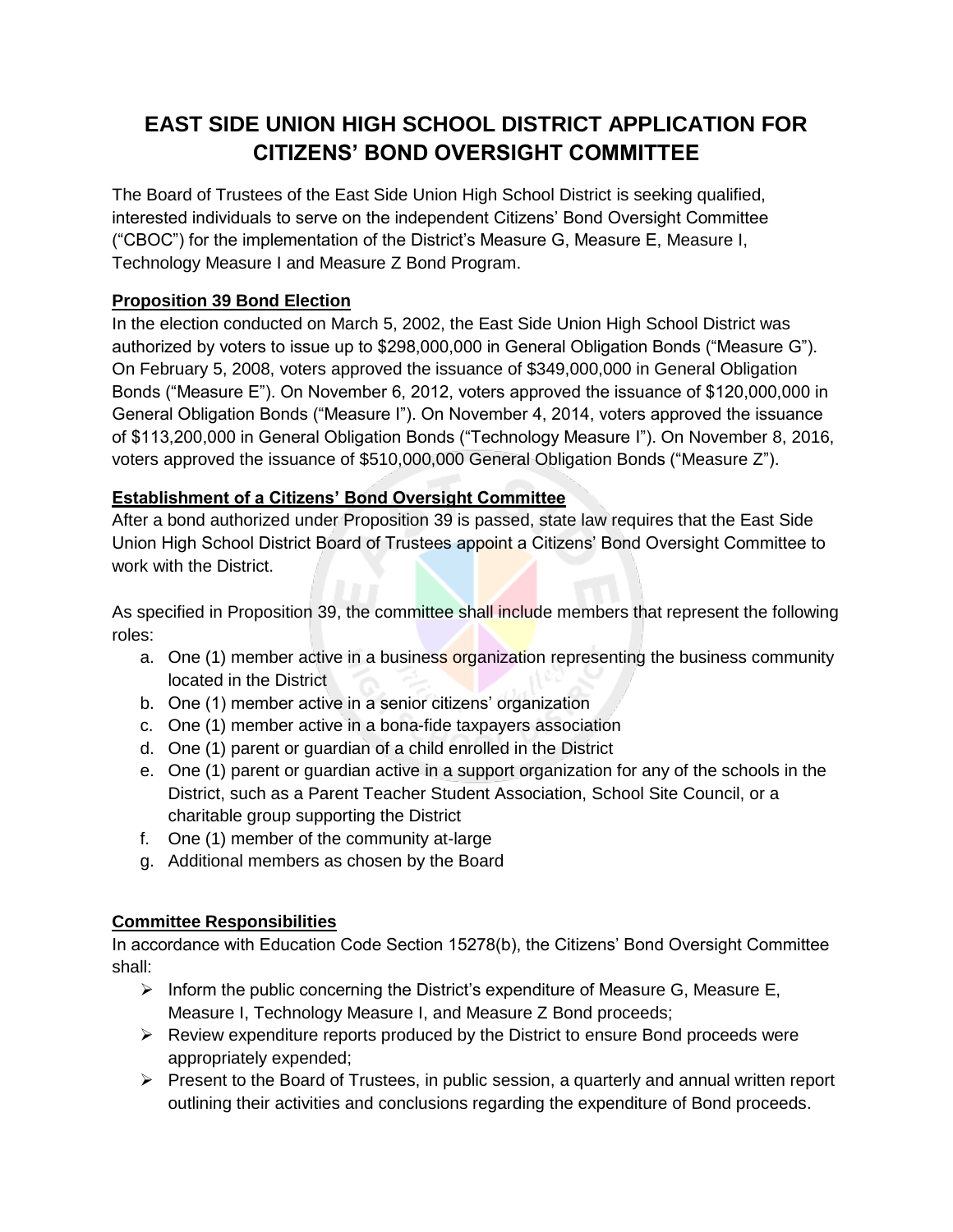#### **Appointment of Committee Members**

All appointments will be made by the Board of Trustees from applications submitted to the District.

#### **Time Commitment and Term**

Members are selected to serve 2-year terms and are eligible to re-apply and serve three consecutive 2-year terms. Meetings are held four times a year at various school sites throughout the district, usually at 6:00 p.m or 6:30 p.m.

#### **Are You be Interested in Serving?**

If you wish to serve on this important committee, please review the committee bylaws on the District's website at http://thebond.esuhsd.org/bond-measures/citizens-bond-oversightcommittee/by-laws/. [You can also find more information about the](http://facilities.esuhsd.org/citizens-bond-oversight-committee/) committee's role and responsibilities on the website. The deadline for submitting applications is **5 p.m. on Thursday, March 31, 2022.**

Completed applications can be sent via U.S. mail, e-mail or faxed to the East Side Union High School District to:

#### **Address:**

East Side Union High School District Capital Planning & Development 830 N. Capitol Avenue, San Jose, California 95133

**Fax:** (408) 347-5115

**E-mail:** Nhu Nguyen, NguyenNQ@esuhsd.org

If you have any question please call the Capital Planning & Development Office at (408) 347-5111.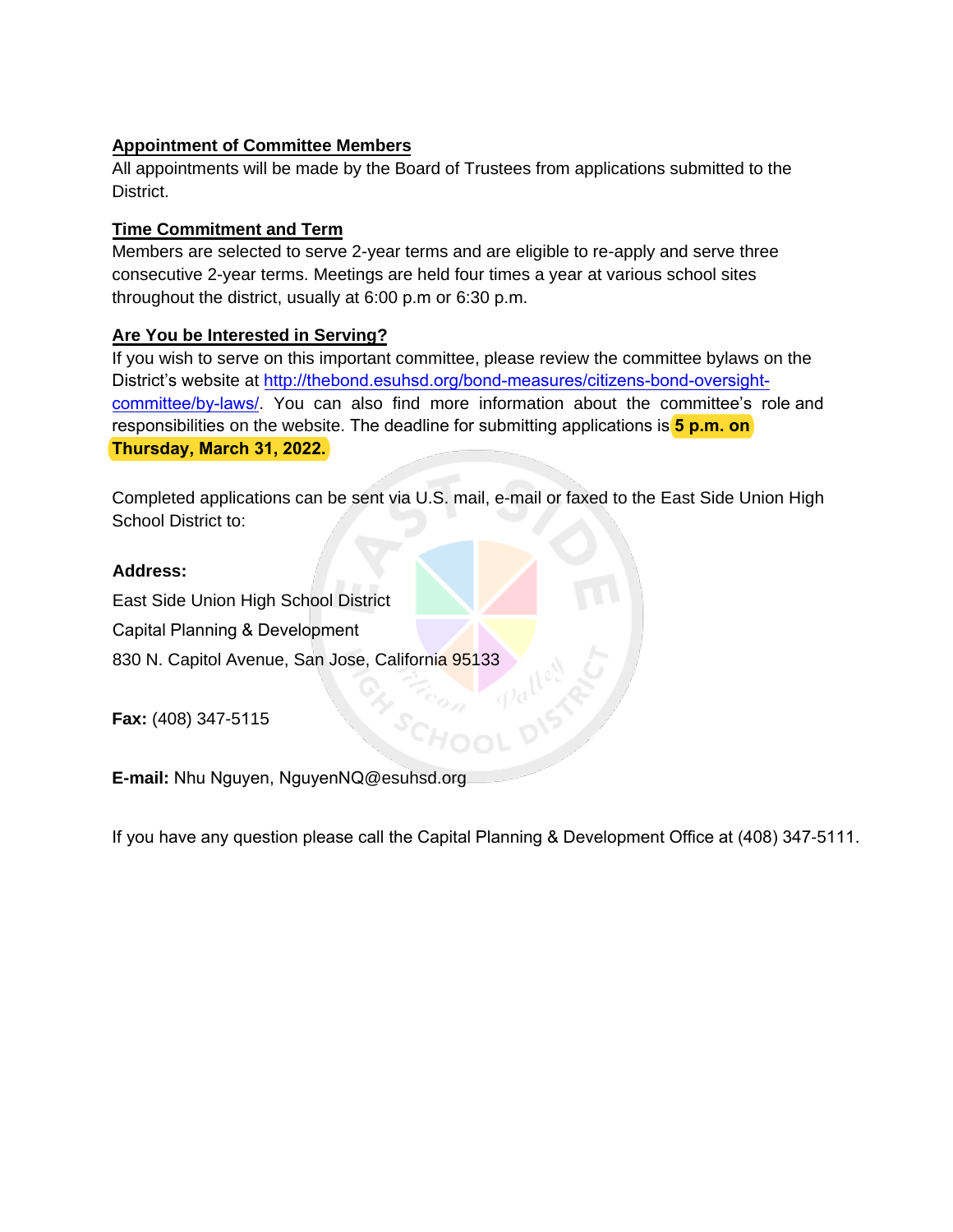

# **EAST SIDE UNION HIGH SCHOOL DISTRICT**

### **APPLICATION FOR CITIZENS' BOND OVERSIGHT COMMITTEE**

**This application is a fillable PDF. Please fill in the application by clicking on the blue shaded boxes, typing directly in the PDF, and then saving the file. If more space is needed, please attach an additional sheet of paper and add the number of the question to which you are responding.** 

| Name    |       |       |
|---------|-------|-------|
| Address |       |       |
| Phone   | Home: | Cell: |
| Email   |       |       |

1. Can you please share any past involvement with East Side high schools or the East Side Union High School District?



2. CBOC is a collection of community members that are tasked to oversee the spending of general obligation bonds. What do you hope to accomplish or contribute to the CBOC?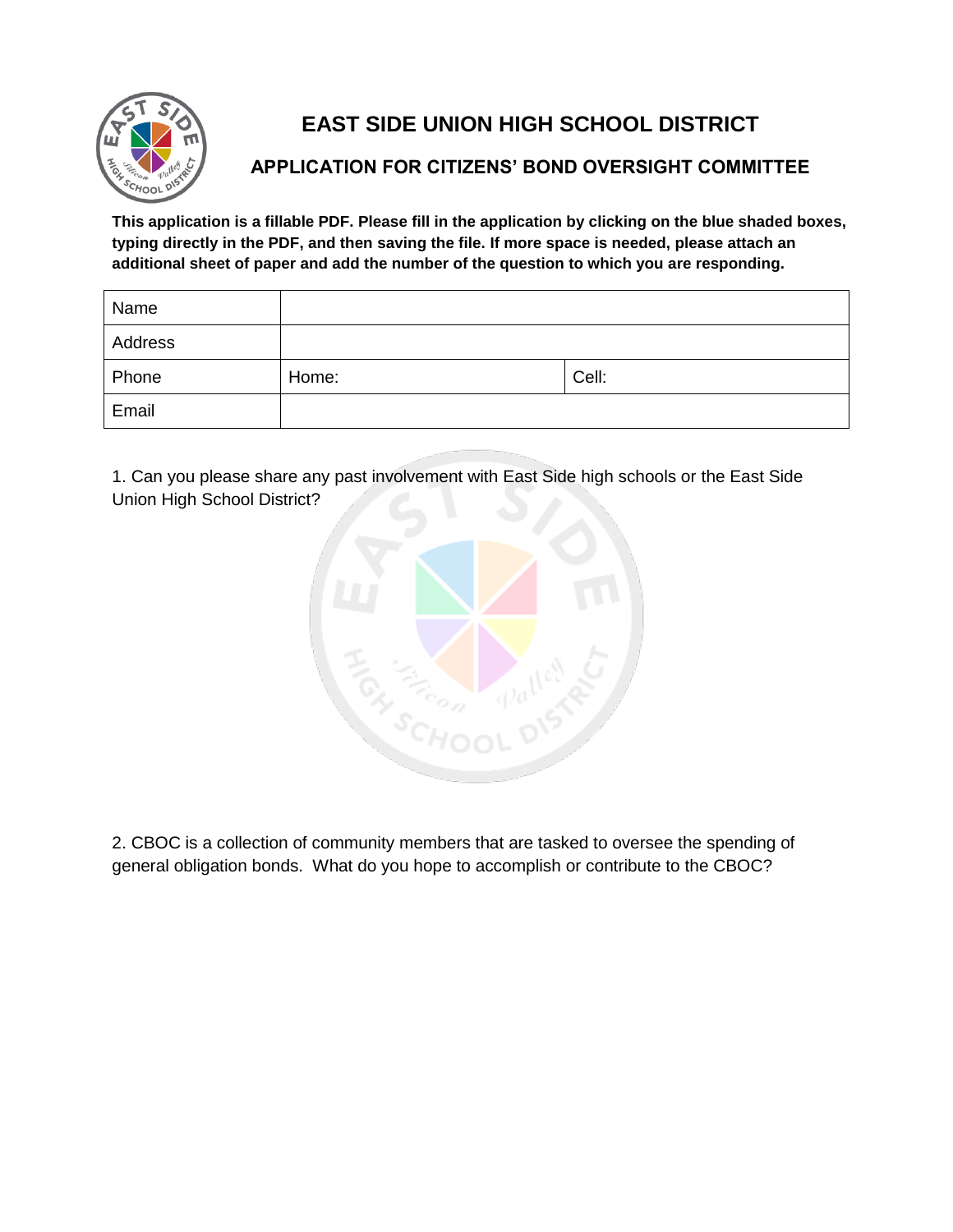3. What experience do you have with public agencies, accounting, or construction?

4. Do you have any particular experiences, background, or education which relates to the work of the CBOC that we should be aware of?

5. What does the term "bond oversight" mean to you? Or some other terms that refer to taxpayer money oversight. **Gy Trop 1** 

6. Meetings are currently held at 6 p.m. on a determined week night of the second week in January, April, July, and October. Will you be able to attend the quarterly meetings and are you willing to commit time to review reports outside of meeting times?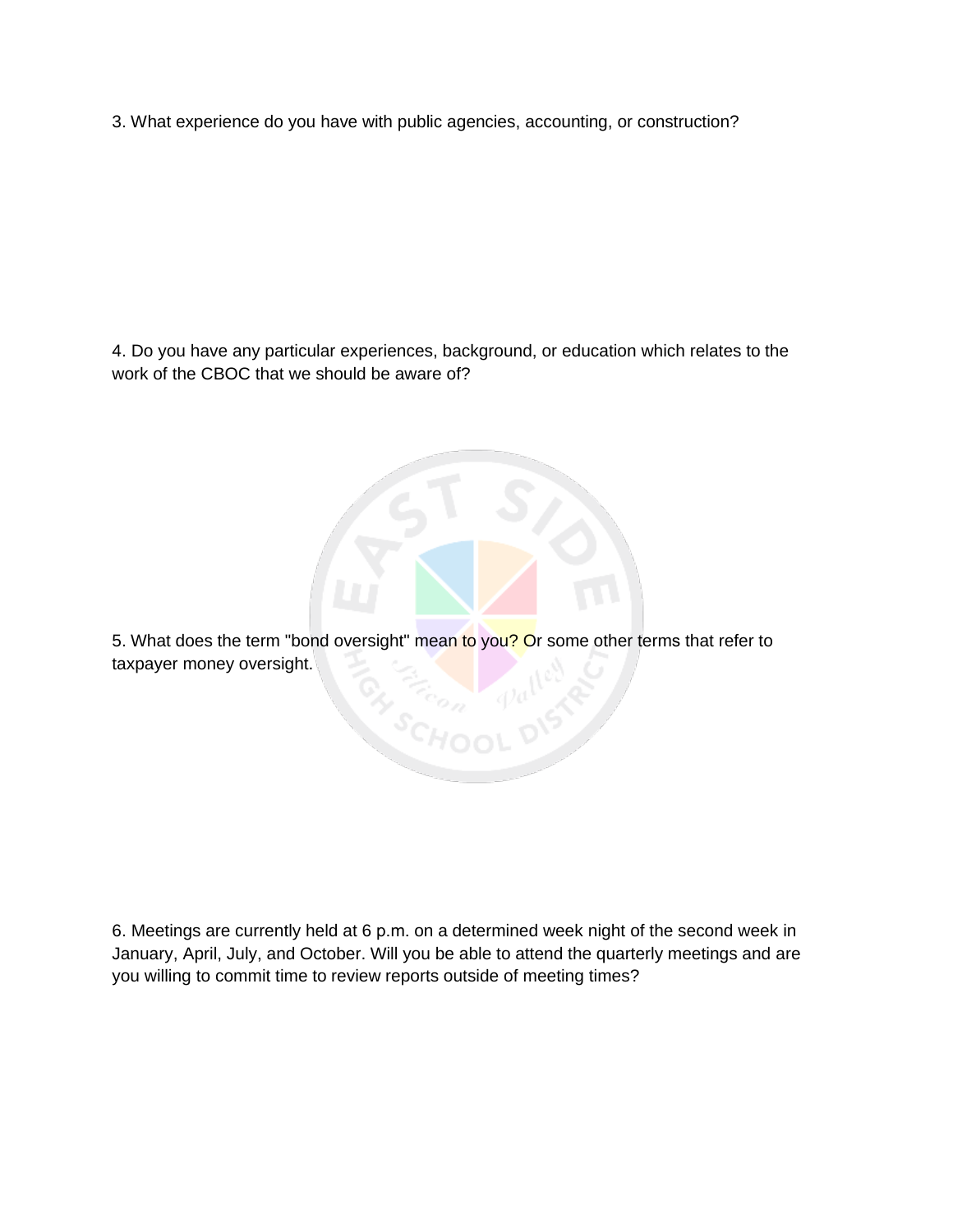7. As specified in Proposition 39, the committee shall include members that represent the roles below. Please check all roles that apply to you.

 $\overline{\phantom{0}}$ 

| Active member of a business organization representing the business community<br>located in the District                                                          |  |
|------------------------------------------------------------------------------------------------------------------------------------------------------------------|--|
| Active member of a senior citizens' organization                                                                                                                 |  |
| Active member of a bona-fide taxpayers association                                                                                                               |  |
| Parent or guardian of a student currently enrolled in the District                                                                                               |  |
| Parent or guardian of a student currently enrolled in the District active in a support<br>organization for any of the schools, such as PTSA, School Site Council |  |
| Member of the community at-large                                                                                                                                 |  |

#### 8. Please check either yes or no to the following questions.

|                                                                                                                                                                           | YES | NΟ |
|---------------------------------------------------------------------------------------------------------------------------------------------------------------------------|-----|----|
| Are you an employee of the District?*                                                                                                                                     |     |    |
| Are you a current or former member of the District Board of Trustees, a<br>vendor, contractor, or consultant to the District?*                                            |     |    |
| Do you know of any reason, such as a potential conflict of interest, which<br>would adversely affect your ability to serve on the Citizens' Bond Oversight<br>Committee?* |     |    |

*(\*Employees, vendors, contractors, and consultants of the East Side Union High School District are prohibited by law from being members of the Citizens' Bond Oversight Committee. Employment which could result in becoming a contractor or subcontractor to the district would also be a potential conflict.)* 

The CBOC Bylaws can be accessed on the Bond website (ht[tp://thebond.esuhsd.org/bond](http://facilities.esuhsd.org/citizens-bond-oversight-committee/)[measures/citizens-bond-ove](http://facilities.esuhsd.org/citizens-bond-oversight-committee/)rsight-committee/by-laws/)

|                                                                        | <b>YES</b> | <b>NO</b> |
|------------------------------------------------------------------------|------------|-----------|
| Have you read the CBOC Bylaws and are you willing to comply with them? |            |           |

9. Please note any additional information you feel should be considered as part of your application.